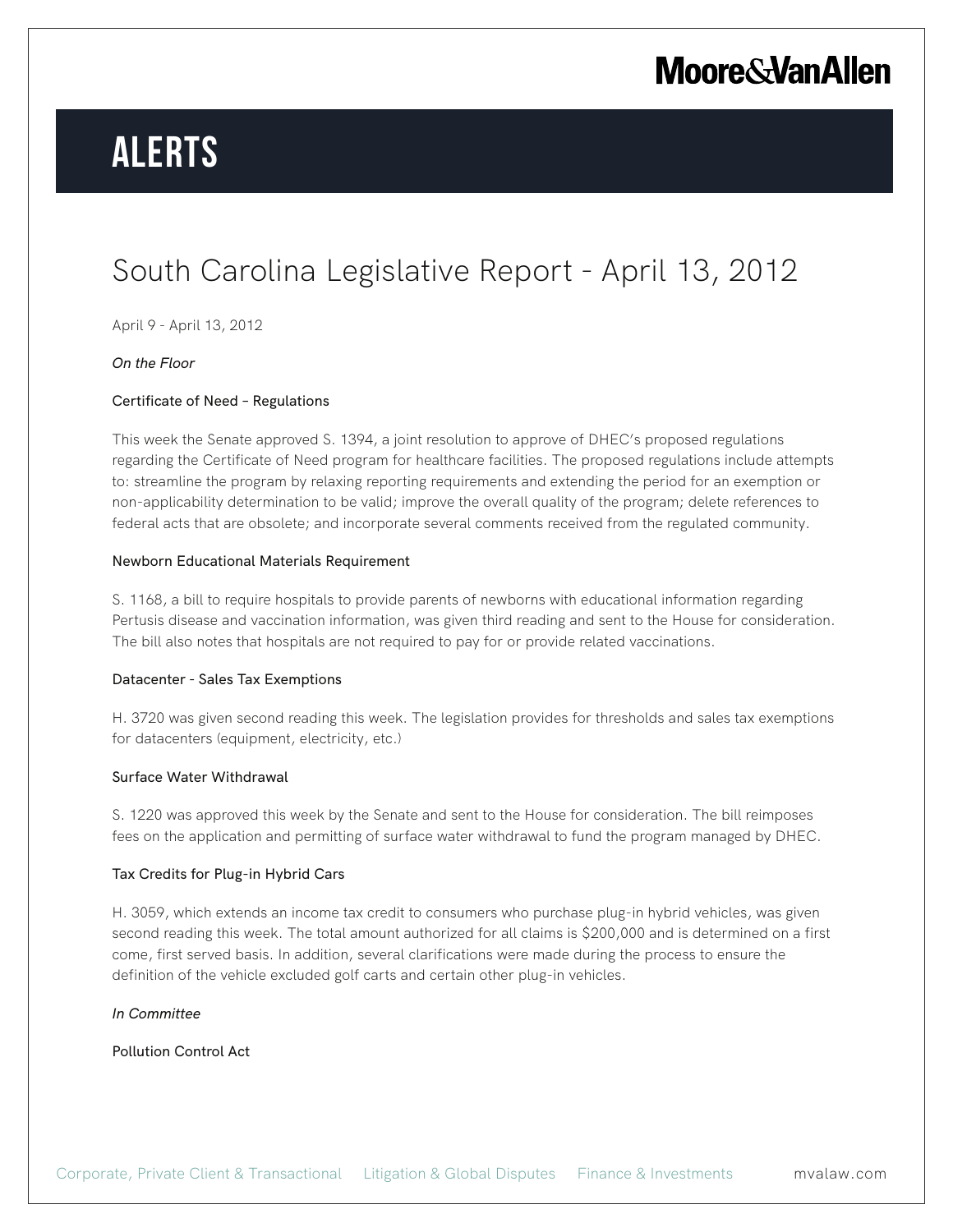### South Carolina Legislative Report - April 13, 2012

H. 4654 was amended and given a favorable report by the Senate Medical Affairs Committee this week. The amendment provides an administrative remedy for citizens seeking a declaratory judgment from DHEC to determine if a discharge is required to have a permit under the Pollution Control Act. DHEC will have 60 days to respond to the request and an entity impacted by the determination may appeal the agency's determination directly to the Administrative Law Court and be afforded a hearing within forty-eight hours from filing. In addition, the amendment keeps the prohibition on a private cause of action.

The legislation amends the Pollution Control Act and is intended to clarify and ease the unintended burden on businesses stemming from the recent South Carolina Supreme Court opinion in *Georgetown League of Women Voters vs. Smith Land Company* while keeping the state's right to protect the environment. The amendment was a compromise by the business community.

#### Certificate of Need - Fees

S.1388, provides for the fees for administration of the Certificate of Need program. The bill was given a favorable report by the Senate Medical Affairs Committee and sent to the Senate floor. As previously reported, the members of the Senate requested the department to withdrawal and resubmit regulations for the streamlining of the CON process, based on their objection to the department setting fees in regulations. S. 1394, which was approved by the Senate this week, provided the streamlining and other provisions and S.1388 provides the fees for the program.

#### Nursing Permits for Medicaid Facilities

The Senate Medical Affairs Committee also gave a favorable report to H. 5028, which is a one-year joint resolution dealing with the Medicaid nursing home permit law. The resolution directs DHEC to temporarily suspend enforcement of certain provisions of the Medicaid nursing home permit law relating to penalties for providing fewer Medicaid bed days, allowing for the transfer of allotted bed days across county lines and to direct apportionment of bed days by the agency. The resolution is in response to a Horry County facility that currently participates in the Medicaid program but is transitioning from a Medicaid facility to assisted living.

#### Electing the Insurance Director

The Senate Judiciary Committee gave a favorable report to S. 1124 which is a joint resolution proposing to amend the South Carolina Constitution to require the Director of the Department of Insurance be elected as a statewide constitutional officer. If approved, the proposed constitutional amendment will need to be approved by the electorate this fall.

#### Solar Tax Credits

H. 3346, received a favorable report, as amended, by the Senate Finance Sales and Income Tax Subcommittee. The amendment provides a number of thresholds, requirements, and exemptions regarding solar installation tax credits.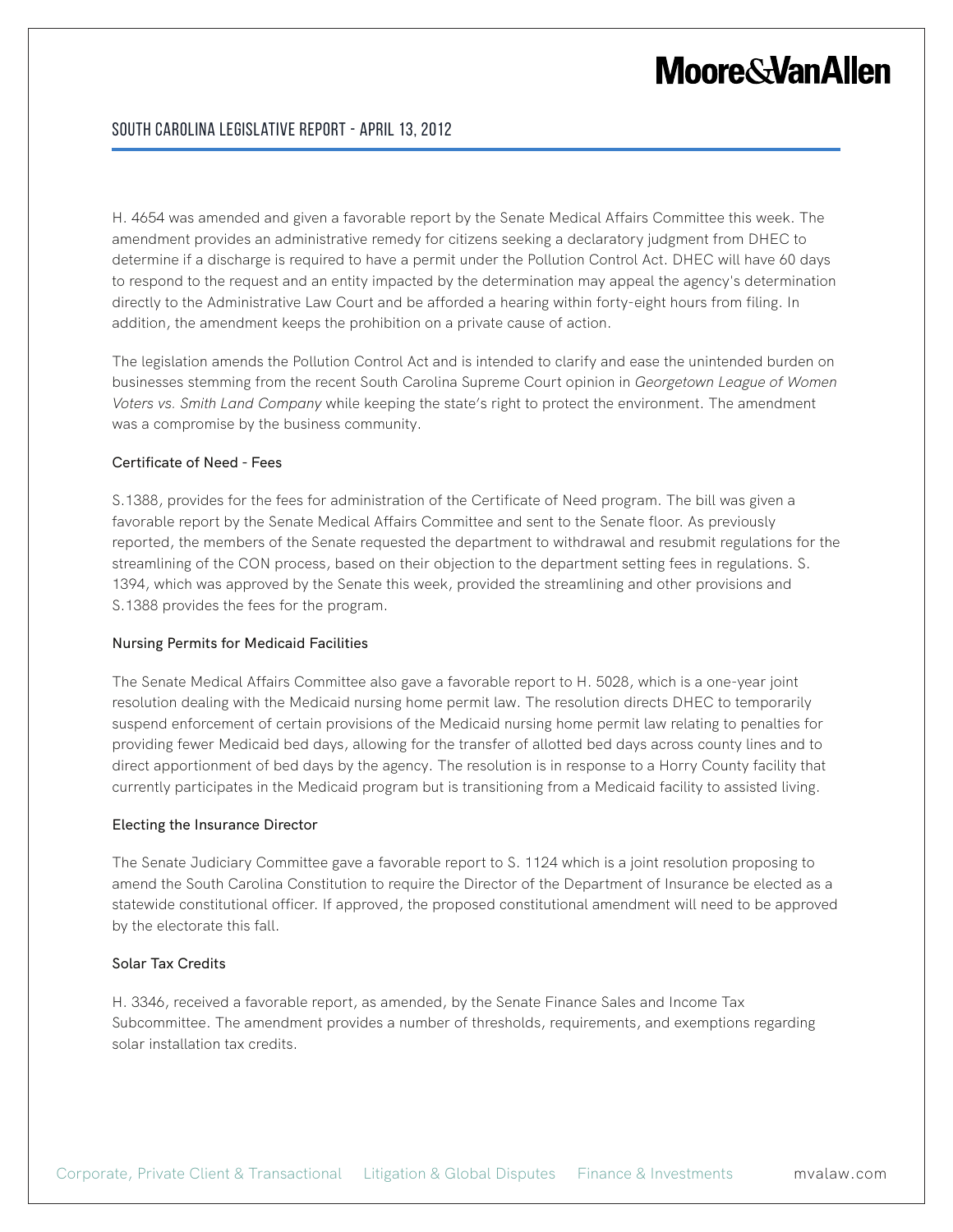### South Carolina Legislative Report - April 13, 2012

#### Sales Tax Exemption - Certain Medication or Biologics

H. 3747 received a favorable report by the Senate Finance Sales and Income Tax Subcommittee and will be before the full Finance Committee next week. The bill authorizes a sales and use tax exemption for certain medication or biologics administered by a physician, in a physician's office, or in a Center for Medicare or Medicaid Services certified facility. In addition, the awarding of the exemption is tied to growth of the general fund revenue each year.

#### *In the News*

#### SC Election season

There are a number of legislators who will not be seeking reelection this year. A list of those members is below:

#### Senate Democrats

Ralph Anderson--Dist. 7

Dick Elliot--Dist. 28

John C. Land--Dist.

Phil Leventis--Dist. 35

Senate Republicans

Glenn McConnell--Dist. 41

Greg Ryberg--Dist. 24

House Democrats

Paul Agnew--Dist. 11

Karl B. Allen--Dist. 25

*(Running for Senate Dist.7)*

James A. Battle, Jr.--Dist. 57

H. Boyd Brown--Dist. 41